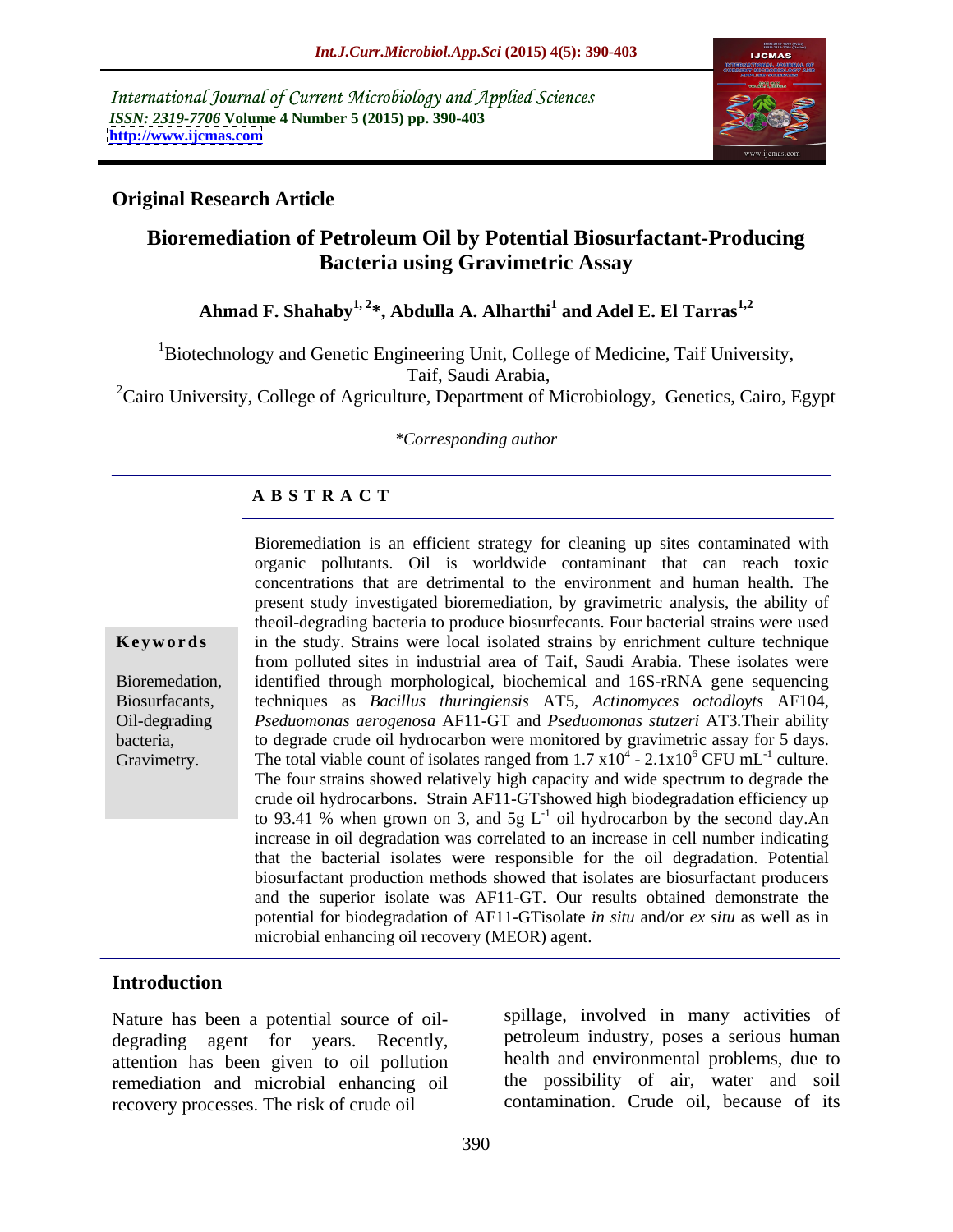characteristics is one of the most significant removal from contaminated sites has pollutants in the environment as it is capable development of liver or kidney disease, hydrocarbon-contaminated site is increased risk of cancer. Recent oil spill occurrences in soils are motivating studies in the soil bioremediation field, especially due effect caused by water pollution by hydrocarbons, the bioremediation was less

Microbial remediation of hydrocarbon analysis type can provides the relative compounds was found to be an available alternative method over the conventional estimated by another technique, called methods. Microbial treatment can control gravimetric assay. Gravimetric would give hydrocarbons pollution by reducing the length of the hydrocarbon molecules and by large amounts of crude oil (Latha and producing by-products that act as Kalaivani, 2012). biosurfactants and solvents (Banat 1995 and Wolicka et al., 2009). The maximum benefit degraded to  $CO_2$  and  $H_2O$  by the aerobic<br>metabolic way (Banat 1995). There are two tensions between two immiscible liquids. metabolic way (Banat, 1995). There are two<br>higher tensions between two immiscible liquids.<br>higher techniques which can be The polar and non-polar moieties present in bioremediation techniques which can be<br>used in all the available technologies of the structure of biosurfactants allow them to used in all the available technologies of treatment in order to try to maximize its efficiencies (Wolicka et al., 2009): the different polarities and form micelles hiostimulation in which there is the increase there by reducing surface tension and biostimulation, in which there is the increase thereby reducing surface tension<br>of the indigenous populations activity by facilitating hydrocarbon uptake of the indigenous populations activity by facilitating hydrocarbon uptake and adding nutrients and/or a terminal electron acceptor, and the bio-augmentation, in which there is the increase of the pollutant due to their promising quality towards the degradation potential by adding exogenous environment. The biosurfactants are degradation potential by adding exogenous degrading microbial strains. The search for effective and efficient methods of oil

of causing serious damages to humans and microbial degradation that in responsible for the ecosystem. Prolonged exposure and high clearing untreated oil spills is slow (Banat, oil concentration may cause the 2000). Microbial remediation of a possible damage to the bone marrow and an accomplished with the help of a diverse removal from contaminated sites has intensified in recent years, because 2000). Microbial remediation of a hydrocarbon-contaminated group of microorganisms, particularly the indigenous bacteria present in soil.

to the lack of scientific knowledge in the The growth and proliferation of oil utilizing bio-treatment of this type of polluted soil. microorganisms in polluted soil is greatly Microbial bioremediation has been shown to influenced by the availability of nutrients be a potent technique for the breakdown of and their hydrocarbonoclastic property. contaminations into less harmful form (Pratt Mechanical method to reduce hydrocarbon et al., 1999). To attenuate the environmental pollution is expensive and time consuming. aggressive and more adjusted to maintain petroleum products, which gives the the ecological balance (Rosato, 1997). percentages of hydrocarbon types such as Gas chromatography and mass spectrometry is usually used to provide type analysis of alkanes and cycloalkanes in the oil. The composition, the amounts has to be satisfactory result in experiments that utilize Kalaivani, 2012).

of bioremediation process is the that are amphipathic in nature and possess mineralization in which the pollutant is both hydrophilic and hydrophobic moieties Biosurfactants are the surface active agents that reduce the surface and interfacial tensions between two immiscible liquids. The polar and non-polar moieties present in the structure of biosurfactants allow them to accumulate at inter-phase between liquids of different polarities and form micelles thereby reducing surface tension facilitating hydrocarbon uptake and emulsification. The interest in biosurfactants is taking much more attention these days due to their promising quality towards the environment. The biosurfactants are preferred over their chemically synthesised counterparts because of their higher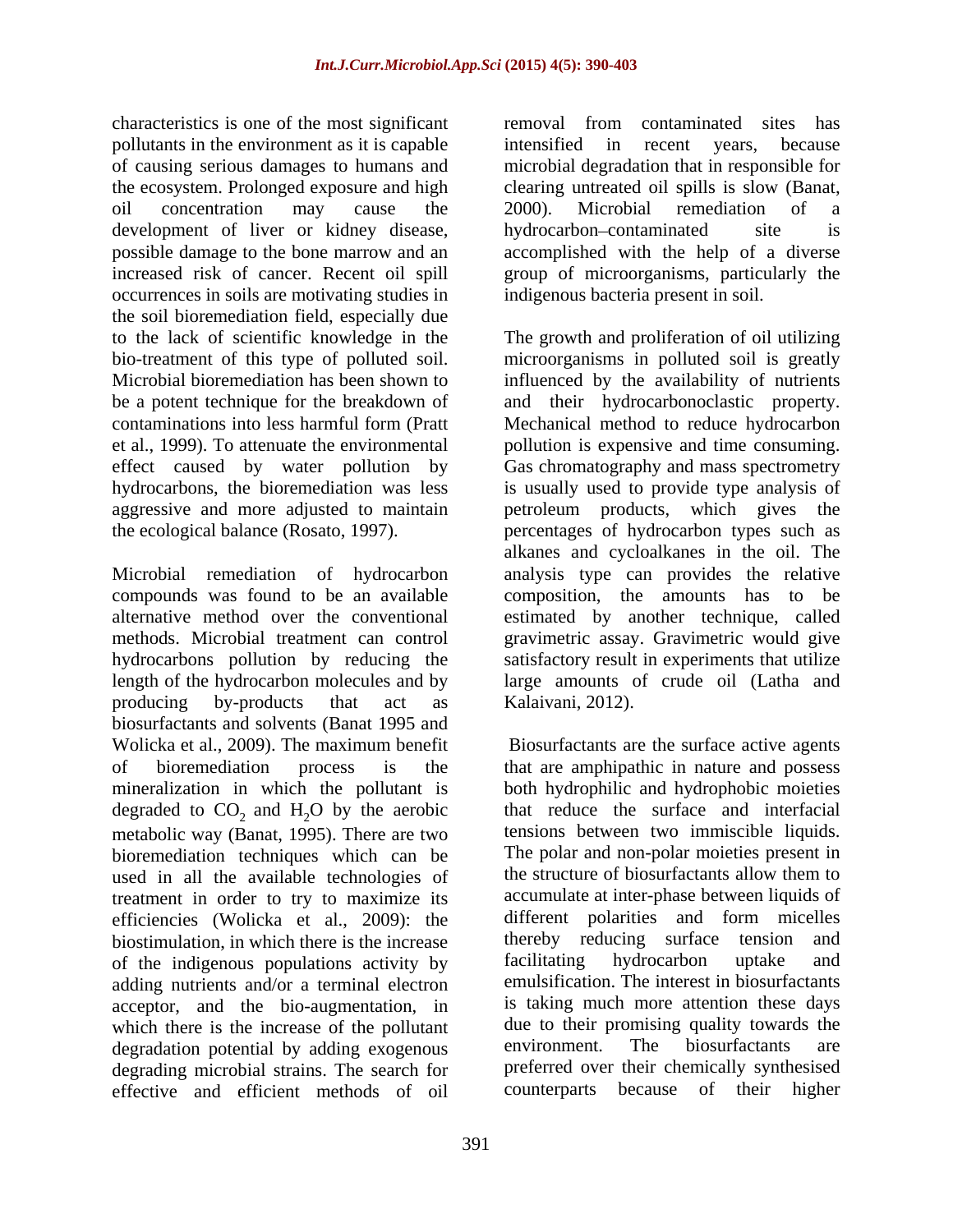biodegradability and selective nature 2002) and for subtyping and identifying towards the environmental factors like hyper virulent bacterial clones (Nilsson et temperature, pH, and salinity. They enhance al., 2003). the recovery of oil by reducing the interfacial tension (IFT) between the oil and The present work was carried out to study water interfaces, or by mediating changes in bioremediation, by gravimetric analysis, the the wettability index of the system. ability of the organism to produce Microbial surfactants have several biosurfecants and to evaluate the efficiency advantages over chemical surfactants such of crude oil removal by the addition of oil as lower toxicity, higher biodegradability and effectiveness at extreme temperatures or pH values (Kosaric, 1992). However, the biosurfactants are not able to compete with the chemical surfactants due to their higher **Microorganisms** production costs (Gautam and Tyagi, 2006, Pacwa-Plociniczak et al., 2011). With the Bacterial strains were *Bacillus thuringiensis* emergence of worldwide energy crises, the AT5, Actinomyces octodlovts microbial enhanced oil recovery (MEOR) AF104, Pseduomonas stutzeri was focused on in recent years. One of the AT3 and *P. aerogenosa* AF11-GT. The principles is the production of the isolates used in this study were from the biosurfactants by petroleum microbes. Biotechnology and Genetic Engineering Surfactants can decrease interfacial tension Research Unit (BGERU) Microbial Bank of water, oil and rock, emulsify crude oil, collection of strains, at Taif University, and change wettability, etc. (Pansiripata et KSA. Strains were local isolated strains by al., 2010). Besides, MEOR, biosurfactants enrichment culture technique from polluted are widely used in environmental biological sites in industrial area of Taif, Saudi remediation, fermentation engineering, Arabia.The four isolates showed good cosmetic industry, food industry, etc. growth on Bushnell- Haas enrichment

The increasing use of PCR, over the last few crude oil andwere selected based on the years, rapid template purification, and automated DNA sequencing has dramatically reduced the time necessary to **Growth** potential of hydrocarbonyield a high-quality sequence. The use of 16S- rRNA gene sequencing to study the relatedness of prokaryotic species is well Inocula were routinely grown in Luria established and has led to increased availability of 16S- rRNA databases. The convergence of these technical and computational advances has also enhanced the application of 16S- rRNA gene sequence analysis to bacterial identification medium (BHM).The pH was adjusted to 7.2 (Rantakokko-Jalava et al., 2000). It was recently reported that subtle sequence were grown in 250 ml Erlenmeyer flasks for differences in the 16S rRNA gene could be used for species identification (Sacchi et al.,

al., 2003).

degrading microorganisms.

# **Materials and Methods**

# **Microorganisms**

AT5, *Actinomyces octodloyts* AF104,Pseduomonas AT3 and*P.aerogenosa* AF11-GT*.* The mineral medium (BHM) amended with growth and degradation ability.

### **Growth potential of hydrocarbon utilizing microorganisms**

Bertani (LB) broth medium. Media were autoclaved at  $120^{\circ}$ C for 20 min. Cultures were grown overnight first on LB medium without hydrocarbon addition. Then, grown on Bushnell- Haas enrichment mineral and sterilized at 121<sup>°</sup>C for 15 min. Bacteria  $\rm{^{\circ}C}$  for 15 min. Bacteria one week in a rotary shaker. A 100 ml medium was dispensed in 250ml conical flasks.Flasks were amended with crude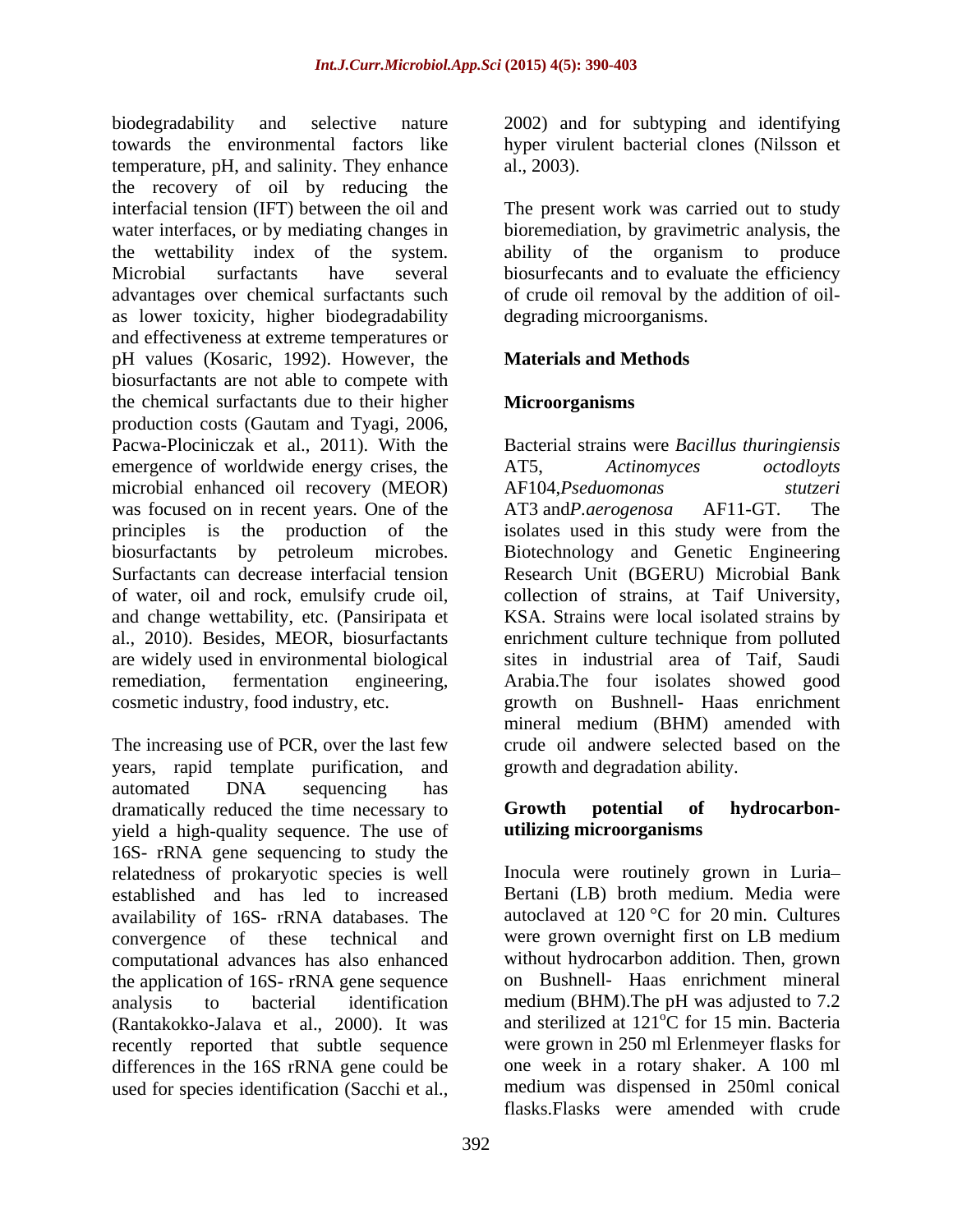oil**:**0, 3 and 5 g/L (w/v) for each organism. used by dropper pipette and the dilution The pH of media was adjusted to 7. One ml factor expressed in colony forming unit was taken to measure turbidity at 595 nm (CFU) (Krieg, 1984). with spectrophotometer. Growth oncrude oilwas monitored by measuring the optical density (O.D.) at 595 nm in 2 ml cuvettes using a spectrophotometer (SmartSpec Plus Two methods were employed in this study Spectrophotometer, Bio-Rad).The net dry modified drop collapse method (MDC) biomass was determined simultaneously. A 1 mL of culture was centrifuged at 1500 rpm agar plate method (BAP) (Siegmund and for 10 min, washed twice with distilled water, poured into a pre-weighed container, dried overnight at 90 °C to constant weight and cooled for reweighing. Crude oil adapted cells were harvested and washed twice with BHM and the pellet suspended in an Auto-tensiomat (Fisher Scientific Co., 0.1M phosphate buffer at pH 7.0. Cells were Pa., USA) according to the manufacturer harvested by centrifugation for 5 min at instructions. 3,000 x g at room temperature. The growth rates of cultures in exponential phase were determined from linear regressions of log10 absorbency vs. time, calculating a least squares fit of data from the exponential measured by adding 2 ml of oil to the same growth phase, and determining the slope of amount of each culture. The sample was this line. The instantaneous growth rate  $(\mu)$ was determined from the slope of this line x hours.  $E_{24}$  index was calculated as ln10;  $\mu$  had the dimensions h<sup>-1</sup> (Koch, 1984).

### **Enumeration of microorganisms**

Bacteria were enumerated by making tenfold serial dilution of flasks using physiological saline. From the diluted Strainswere incubated overnight in 50 ml sample, using a dropper pipette, 1 ml of each LB broth medium in triplicate, pH 7.5 at dilution was dropped onto Petri dish then the  $30^{\circ}$ C (shaken culture: 150 rpm). Cells were plate count technique was employed; centrifuged and washed twice with the liquid Bushnell- Haas agar media amended with inorganic salts BHM. The pellet was crude oil as carbon source were poured suspended in 5ml BHM and inoculated into (Gerdhardt et al., 1984). Duplicates of plates 100 ml of BHM in 3 flasks supplemented were used for each dilution. Plates were with 3 concentrations of crude oil: 0,3, and 5 incubated for 48 – 72 h at 30<sup>o</sup>C in an  $gL^{-1}$  (w/v), as sole energy and carbon incubator. Each inoculum of microorganism sources (Al-Ghawar field) in eastern of developed into a discreet colony. All plates yielding 30 - 300 colonies were counted. The number of viable microorganisms in the sample was calculated from the number of colonies formed, the volume of inoculum

(CFU) (Krieg, 1984).

### **Biosurfactant Assay**

(Bodour and Miller-Maier, 1998) and Blue Wagner, 1991).

### **Surface tension measurements**

Surface tension(mN/m)was measured using an Auto-tensiomat (Fisher Scientific Co., instructions.

# **Emulsification stability (E<sub>24</sub>) index**

 $e^{-1}$  (Koch, 1984). percentage of height of emulsified layer Emulsification stability( $E_{24}$ ) of strains was mixed with a vortex for 2 min and left for 24 (mm) divided by height of liquid column (mm) (Sarubbo et al., 2006).

# **Biodegradation of crude oil**

suspended in 5ml BHM and inoculated into KSA. Flasks were incubated at 30°C for 5 dayson a rotary shaker at 150 rpm.

# **Extraction of crude oil**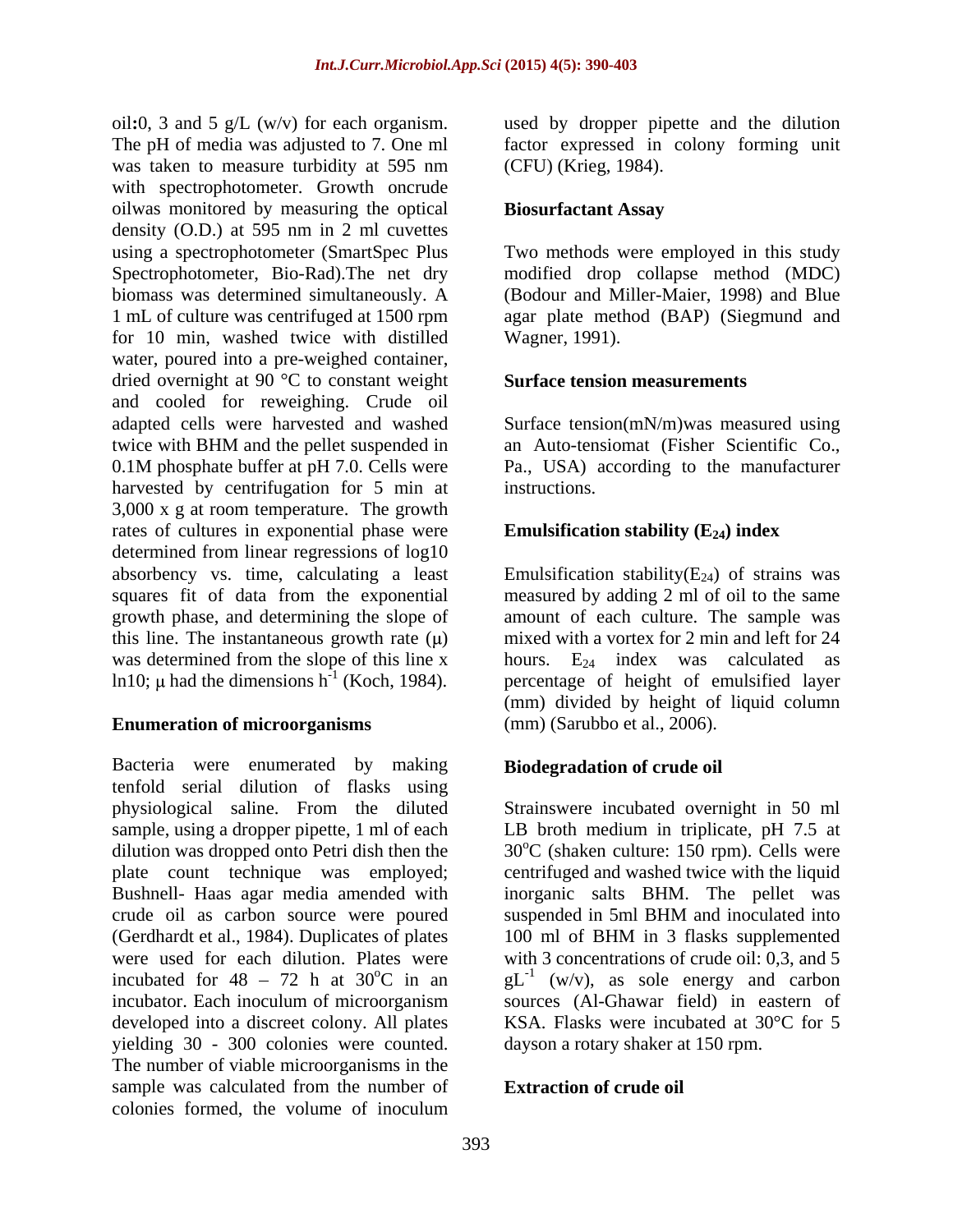For estimation of oil degradation rates by manufacturer's instructions gravimetric assay10ml of n-hexane was added to each flask. The contents were transferred to a separating funnel and extracted. Extraction was employed twice to sulphate to remove water and decanted into fD1 (5'a beaker leaving behind sodium sulphate. The extract was evaporated to dryness in a

# **Biodegradation efficiencyand gravimetric**

Residual crude oil weight = Weight of  $72^{\circ}$ C for 5 min. beaker containing extracted crude oil Weight of empty beaker. **Analysis of the PCR products**

Degraded crude oil amount= Weight of The PCR reaction products were

degraded / Amount of crude oil added in the were stained with 0.5 ug /ml of ethidium

The genomic DNA of *Actinomyces* sp. and the three bacteria species were extracted using bacteria DNA Preparation Kit (Jena The PCR-products of each organism was Bioscience, Jena, Germany) according to the purified from excess primers and

manufacturer's instructions [\(www.jenabioscience.com](http://www.jenabioscience.com)).

### **PCR amplification of 16S-rRNA gene**

ensure complete recovery of crude oil. The Primer sequences used to amplify the 16Sextract was treated with 0.4g of sodium rRNA gene fragment were: primers forward rotary evaporator under reduced pressure. CCCGGGATCCAAGCTGGAGGTGATCC **assays**  and U2 [5ATC GG(C/T)TAC CTT GTT Residual crude oil was monitored using the Ren et al. (2007). The PCR reaction mixture method used by (Saxena, 1990). The residual contained 10 *Pmol* of each primer and 12.5 crude oil was measured by extraction of  $\mu$ l of 2x SuperHot PCR Master Mix (Bioron, crude oil from the BHM medium and evaporating it to dryness in rotary  $100$  ng of DNA template. Sterile d.  $H_2O$  was evaporator at  $40^{\circ}$ C under reduced pressure. added to a final volume of  $25$  µl. Thermal The volume of extracted crude oil was cycler (Uno II, Biometra, Germany) with deducted from beaker weight. The the following thermal profile: 94 °C for 4 degradation percentage was calculated as min., 94 °C for 1 min., 55 °C for 1 min., 72 follows:  $\degree$ C for 1.5 min, the number of cycles was 35 fD1  $(5'-$ CCGAATTCGTCGACAACAGAGTTTGA TCCTGG CTCAG-3') and reverse rD1(5'- AG CC-3') for *Actinomycetes* and U1 [5CCA GCA GCC GCG GTA ATA CG3] ACG ACT TC3] for bacteriaas described by Ludwigshafen, Germany) mixed with 50 to cycle and the post PCR reaction time was  $72^{\circ}$ C for 5 min.

crude oil added in the media – Weight of electrophoresed with 100 bp ladder marker residual crude oil (Fermentas, Germany) on 10 x 14 cm 1.5%- Degradation % = Amount of crude oil using Tris-borate- EDTA Buffer. The gels media x 100 bromide, visualized under the UV light **Molecular genetics analysis**  using a GeneSnap 4.00- Gene Genius Bio **DNA extraction** Maryland, USA). The PCR reaction products were agarose gel (Bioshop, Canada) for 30 min were stained with 0.5 ug /ml of ethidium (Watanabe et al., 2001) and documented Imaging System (Syngene, Frederick, Maryland, USA).

### **Sequencing of 16S-rRNA gene**

The PCR-products of each organism was purified from excess primers and nucleotides by the use of AxyPrep PCR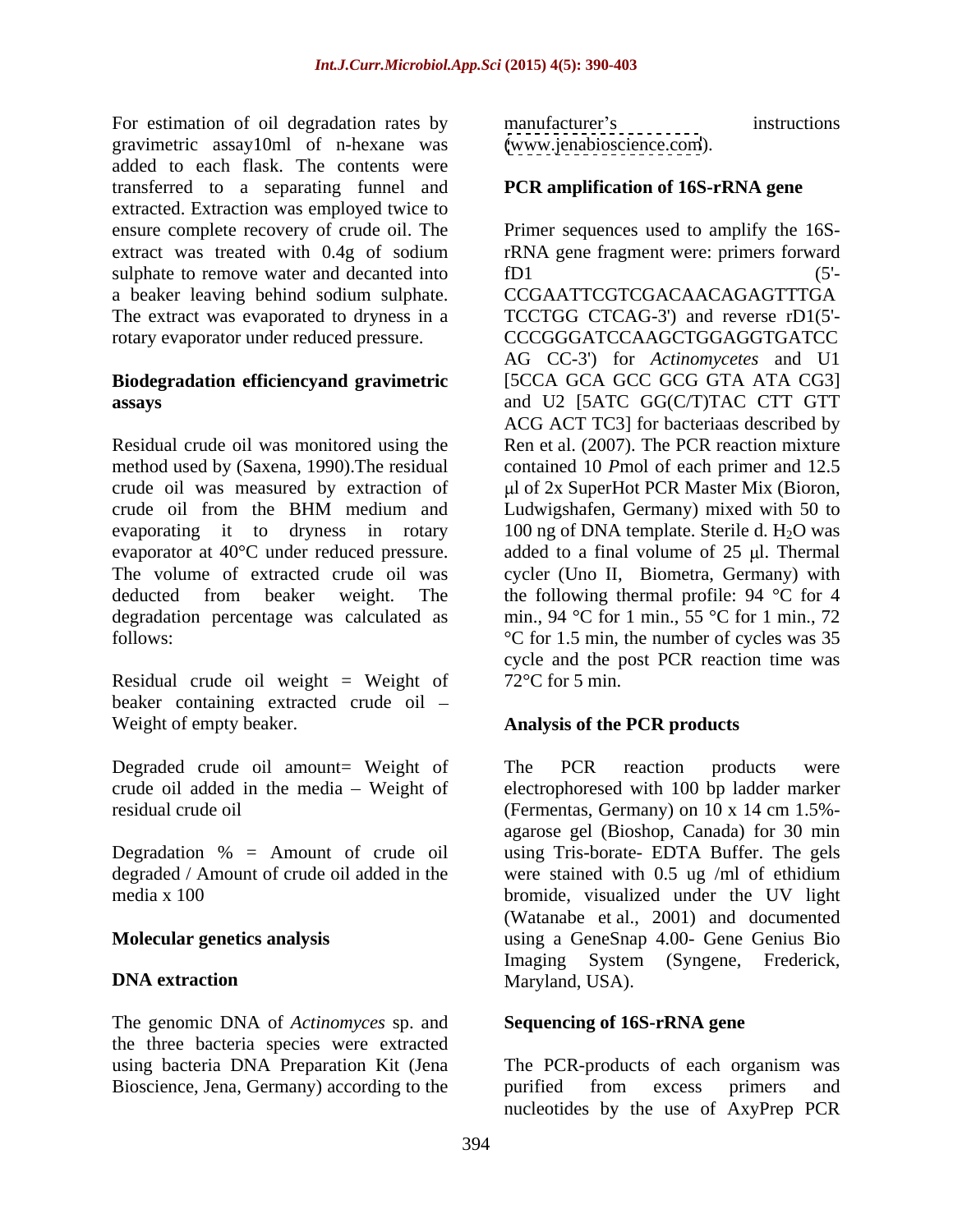sequenced using the same primers as showed the heamolysis. Phenotypic described for the amplification process. The examination of the recovered a commercial service (Seoul, Korea). Actinomyces odontolyticus AF104-MH, Information (NCBI), and percent homology

tests at 5% significance level.  $\qquad \qquad occodlovts, \qquad \qquad Bacillus \qquad thuringiensis,$ 

our microbial bank at Taif University, Saudi Arabia (Shahaby and El-Tarras, 2011, El- Tarras et al, 2012) in our laboratory. **T**he Determinative Bacteriology  $(9<sup>th</sup>$  edition) (Holt et al., 1994) and Api kit profiles morphology on nutrient agar plate, highest extent of biodegradation. AT5showed creamy, big spreading, finely wrinkled and slimy. In AF11-GTshowed *Psedomonas aeruginosa*, *Bacillus subtilis* large, opaque irregular colonies with earthy and *Halomonas eurihalina* species were odors, AF104-MH was medium white effective bacteria in the biodegradation of

Clean-up kit (AXYGEN Biosciences, Union colony with gray center, and AT11 was City, California, USA) and directly small yellowish colony. In Blood agar plates microorganisms DNA sequences were microorganisms revealed that they belong to determined with the chain-termination the genera of *Actinomyces, Bacillus* and method on an ABI 3730 DNA sequencer by *Pseudomonas* (Table 1). Four isolates Sequences were aligned in the GenBank *Bacillus thuringiensis* AT5,*Pseudomonas*  database using the BLASTN program at the *aerogenosa* AF11-GT and *P. stutzeri* AT11 National Center for Biotechnology showed good growth on Bushnell- Haas scores were obtained to identify bacteria. source and were selected based on the **Statistical analysis** extrains showed optimal growth at 30 °C. showed the heamolysis. Phenotypic examination of the recovered *Actinomyces odontolyticus* AF104-MH, medium amended with crude oil as a carbon growth and degradation ability. All selected

Statistical analysis was performed using the The data of 16S-rDNA sequence analysis SPSS 10.0 software. Data underwent a one- showed that 16S-rDNA sequence of strain way ANOVA test, and means were AF104-MH, AT5, AF11-GT and AT11 were compared using Duncan's multiple range 98% identical to that of *Actinomyces* **Results and Discussion** respectively. *octodloyts*, *Bacillus thuringiensis*, *Pseudomonas aerogenosa* and *P. stutzeri*, respectively.

**Identification, Morphological,** Some of these microorganisms have earlier **Biochemical and Molecular** been isolated, identified and reported as **Characterization**  hydrocarbon bio-degraders by Alexander Table 1 show morphological, physiological Abdel-Megeed et al (2012), Shahaby and El and biochemical characteristics of Tarras (2011)and El-Tarras et al(2012). The isolates.Strains were local isolates isolated ability of these isolates to produce a color by enrichment technique and deposited in change in the medium is presumably due to isolates were identified on the basis of their (colorless to dark blue) supports thefact that cultural and biochemical characteristics the isolates are potential hydrocarbon according to Bergey's Manual of oxidizers**(**BAP method**)**. Among the four <sup>th</sup> edition) strains that produced total color change, (ApiBioMerieuxsa, 2009). Colony *thuringiensis* displayed the fastest onset and (1999), Abalos (2004), Etoumi (2007), the reduction of the indicator by the oxidized products of hydrocarbon The total color change *Pseudomonas aerogenosa* and *Bacillus*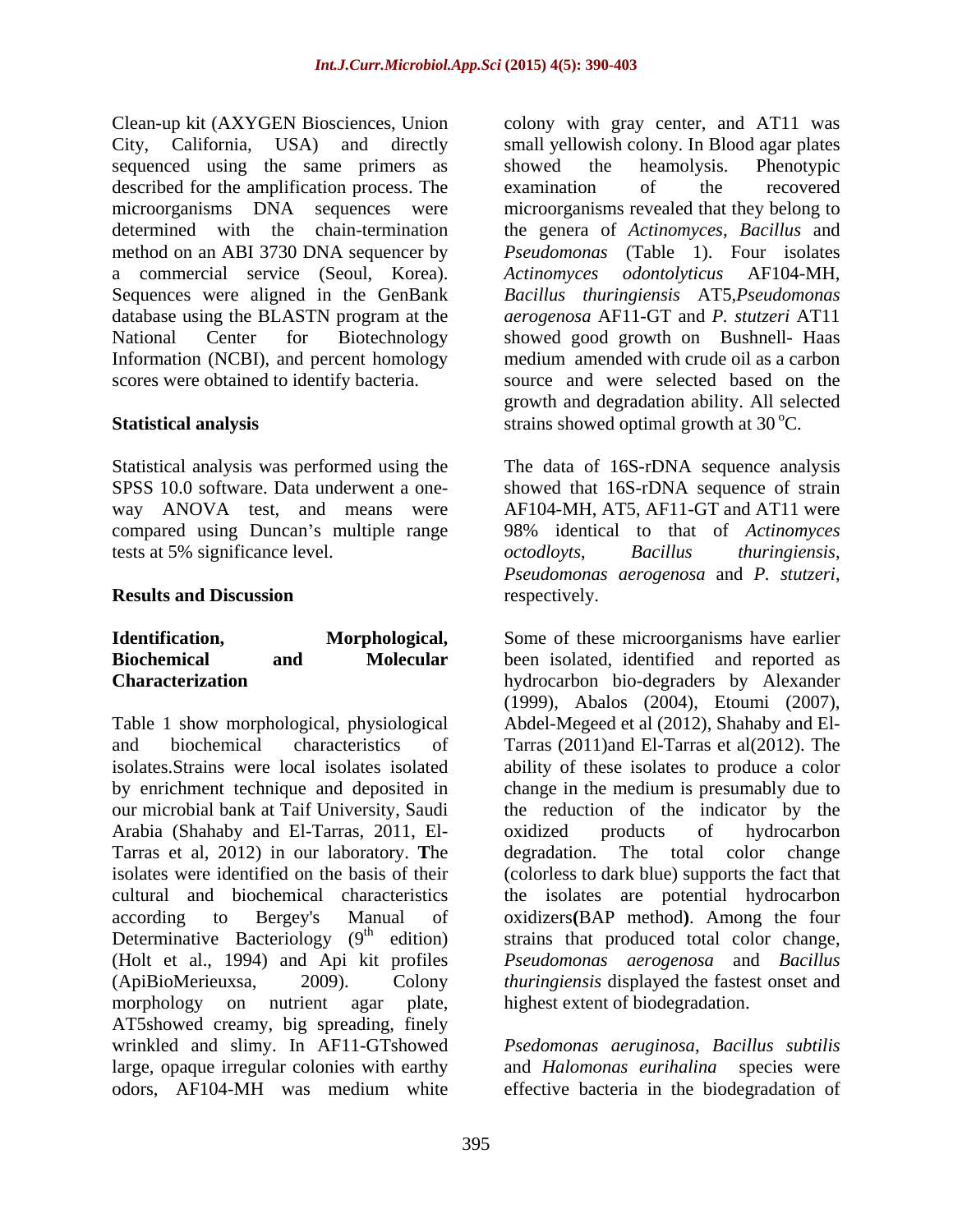obtained hydrocarbon oxidizing *Geobacilli*

### **Accession numbers of strains**

The partial 16S-rDNA gene sequences of accession nos. JQ621963 for *Bacillus thuringiensis* AT5,NJ700210 for

### **Growth kinetics and dry weight (biomass)**

Table 2 show the growth pattern, dry on hydrocarbon were obtained (Etoumi, biomass and bacterial density from 2007, Shahaby and El-Tarras, 2011). petroleum oil by the four selected bacterial isolates. Optical density  $OD_{595}$  and dry **Biodegradation** and biosurfecant weight were estimated simultaneously. The **production** linear relation between Optical density and dry weight were obtained during growth on Table 3 illustrate the biodegradation pattern, crude oil. These figures indicate the and production of biosurfactant by the four effluence of the specific growth rate and biomass precipitation on a period of bacterial cultivation in BHM containing crude oil hydrocarbon. Little adaptation petroleum hydrocarbon. They are non-toxic, occurred at higher oil concentration, indicating that the highest hydrocarbon environmentally friendly compounds (Banat concentration exceeded the strains capability et al., 2000). Using the two qualitative to adapt. The specific growth rates of the methods (MDC and BAP), results isolates on oil showed that strain AF11- GTfollowed by isolate AT 11were faster study were biosurfactant producers (Table than other strains AF104- GT and AT11in 3). This explains the oil degradation growth in mineral salts medium BHM containing  $3g(w/v)$  oil. Most growth strains. Knowing that biodegradation

heavy hydrocarbons (petroleum oil) and n-occurred in the first 2 days for all strains tetradecane (Martinez-Checa et. al., 2002, resulting in good biomass production. Sadeghazad and Ghaemi, 2003, Shahaby Maximum growth rates  $(\mu_{max})$  for AF11and El-Tarras, 2011, and El- Tarras et al., GTwas 2.11  $\mu$  h<sup>-1</sup>followed by other strains. 2012, Shahaby, 2014).Isolation of alkane Strains were also grown on 5g  $L^{-1}$ oil (data degrading microorganisms from oil not shown). However, growth on 3  $g L^{-1}$ contaminated soil has been reported by (w/v) oil hydrocarbon was better than 5 gL several researchers. Nazina et al (2005) have  $\frac{1}{w/v}$  concentration. Furthermore, isolate strains from formation waters of oil fields. being  $2.11$  g cells  $1<sup>-1</sup>$  after only 2 days of  $^{-1}$ oil (doto) oil (data -1 **-** Construction of the construction AF11-GT produced more biomass from oil after only 2 days of growth. The contract of the contract of the contract of the contract of the contract of the contract of the contract of the contract of the contract of the contract of the contract of the contract of the contract of the co

strains that were determined have been culture. The results presented in Table 2. deposited in the GenBank, EMBL, and From this table that the number of viable DDBJ nucleotide sequence databases under bacteria especially AF11-GT followed by In total viable counts of bacteria were ranged between  $1.7x10^4 - 2.1x10^6$  CFU mL<sup>-1</sup>  $- 2.1x10<sup>6</sup>$  CFU mL<sup>-1</sup>  $CFU$  m $L^{-1}$ AT5 are greater than the other isolates.

*Actinomyces odontolyticus* AF104-MH, The decrease in hydrocarbon fractions by NJ700212 for *Pseudomonas*  biodegradation of hydrocarbons using *aerogenosa*AF11-GT and JQ342094 for *P. Bacillus, Pseudomonas* and *Actinomyces stutzeri* AT11. Species was recorded (Etoumi, 2007). It was mentioned that the lower the concentration of hydrocarbons the higher was the utilization. Similar growth rates and biomass

### **Biodegradation and biosurfecant production**

selected bacterial isolates. Biosurfactant are produced by many bacterial strains that can degrade or transform the components of non-hazardous, biodegradable and methods (MDC and BAP), results demonstrated that allstrains used in this performance obtained with these four strains. Knowing that biodegradation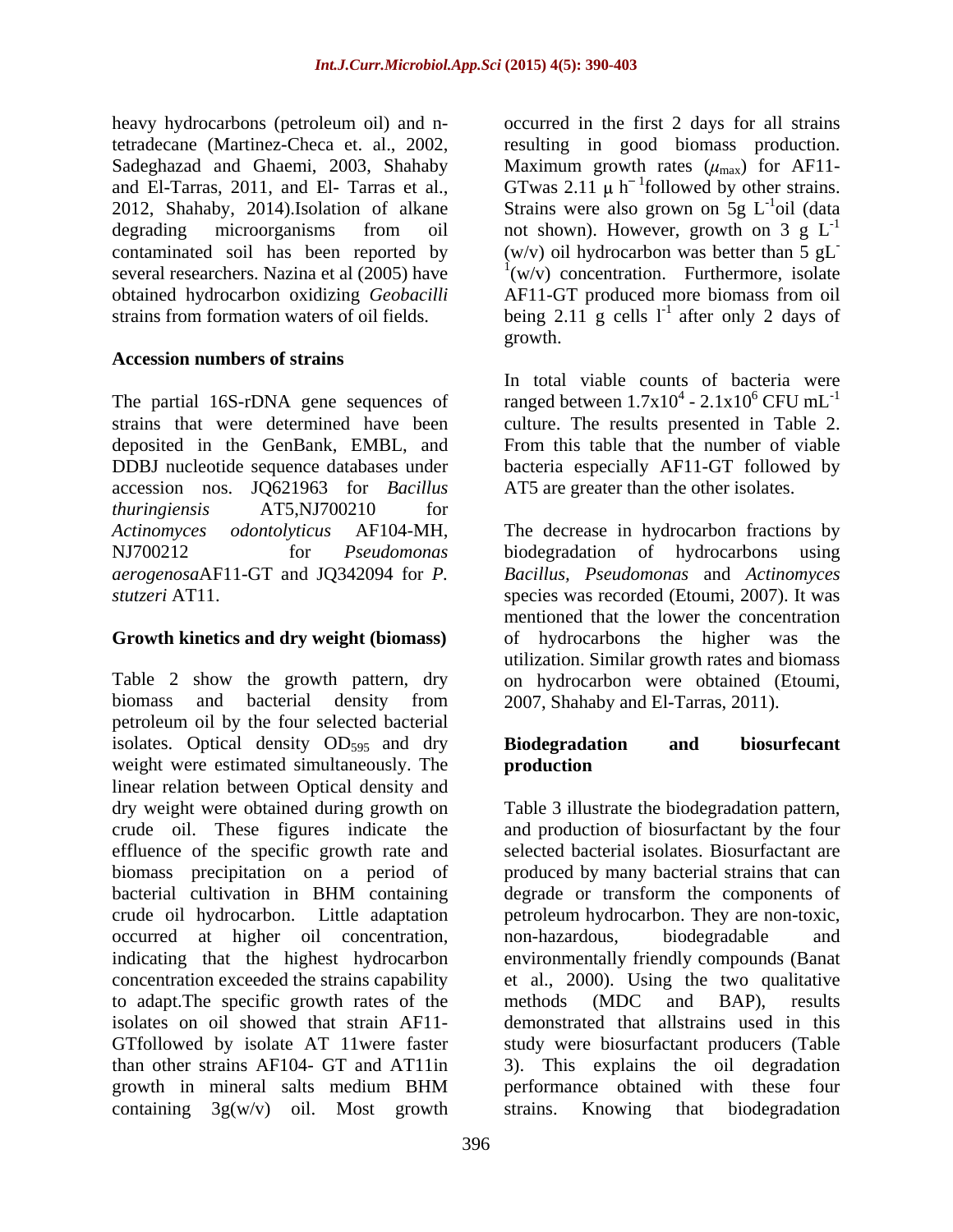depends strongly on hydrocarbon emulsion, biodegradation rates but it was over the use of biosurfactant producer strains like *Bacillus, Actinomyces*, and *Pseudomonas* species in bioremediation technology seems surfactant, due to their structural diversity, containing n-hexadecane hydrocarbon Bayoumi et al, 2010, Shubhrasekhar et al,

The activity of the four strains on 0,3, and 5 g L<sup>-1</sup>oil (w/v) was monitored and the rate of The emulsification indices and surface (Table 3) when grown on 3g L<sup>-1</sup> oil by the emulsification index and surface tension of second day. The bacterial isolate AF11-GT 93% and 70.41 mN m<sup>-1</sup> were achieved for second day. The bacterial isolate AF11-GT GT. The strain AT5 was moderate in activity AT11 being 31, 29% and 55.33, 54.21 mN being 61.63 %. The lowest activity rates were recorded on 5g l oil (data not shown). and AT5 showed a preferential The biodegradation of hydrocarbon was higher the concentrations of petroleum oil the lower of biodegradation capacity. EL-Tarraset al 2010, Shahaby 2014).Growth on oil derivate before exposure to specific (Gautam and Tyagi 2005). These hydrocarbon compounds was intended as a (PCB) degraders on biphenyl (Bedard *et al.,* 1987) or methylcyclohexane for bacteria able to grow on a wide range of alicyclic et al, 2002, Sadeghazad and Ghaemi, compounds (Trudgill, 1984).Latha and Kalaivani (2012) used the method of the *P. aeruginosa* had degraded 90% in 4 gravimetric analysis to estimate weeks.

estimation and it was unrealistic.

to offer more potential than chemical broth of bacterial isolates grown in MSM biodegradability and biocompatibility (Kumara 2006). On contrast, other relative to synthetic surfactant (Banat, 1995, researcher, Margaritis et al (1979), Etoumi Banat et al, 2000, Abalos et al, 2004, (2007) and Shahaby (2014) detected 2013). These results indicate that the *Actinomyces* and *Pseudomonas* species bacterial isolatesare capable of using the when grown on n-hexadecane hydrocarbon. petroleum oil as a carbon and energy source This contrast is might due to nature of under these conditions. bacteria and carbon sources present in Biosurfactants were not detected in culture containing n-hexadecane hydrocarbon (Kumara 2006). On contrast, other biosurfactants for bacterial strains of media.

oil (w/v) was monitored and the rate of The emulsification indices and surface biodegradation were used as indication for tensions recorded for crude oil hydrocarbon the ability of these isolates to grow on in Table 4, illustrate a difference in petroleum oil hydrocarbon. All strains emulsification activity and surface tension showed positive response up to 93.41% of isolates on the oil hydrocarbon. An <sup>-1</sup> oil by the emulsification index and surface tension of was nearly two fold more biodegradation AF11-GH followed by AT5, respectively. efficacy of oil than strains AT11 and AF11- The lowest strains were AF104-MH and starting to decrease after the third day. The when growing on crude oil as sole carbon of isolates on the oil hydrocarbon. An 93% and 70.41 mN  $m^{-1}$  were achieved for  $^{-1}$  were echieved for were achieved for AT11 being 31, 29% and 55.33, 54.21 mN m<sup>-1</sup>, respectively. Thus, isolates AF11-GH and AT5 showed a preferential emulsification activity and surface tension and energy sources.

Similar results were obtained by number of Emulsification Activity and surface tension researchers (Kumara 2006, Etoumi 2007, are among the most important characteristics pre-enrichment step, similar to the initial the biodegradation rate of hydrocarbons, enrichment of polychlorinated biphenyl stimulate microbial growth, decrease crude of biosurfactant producing microorganisms (Gautam and Tyagi 2005). These characteristics have been shown to increase oil viscosity and enhance oil recovery at oil fields (Margaritis et al.,1979, Pokethitiyook et al, 2002, Sadeghazad and 2003).Mandri and Lin (2007) reported that the *P. aeruginosa* had degraded 90% in 4 weeks.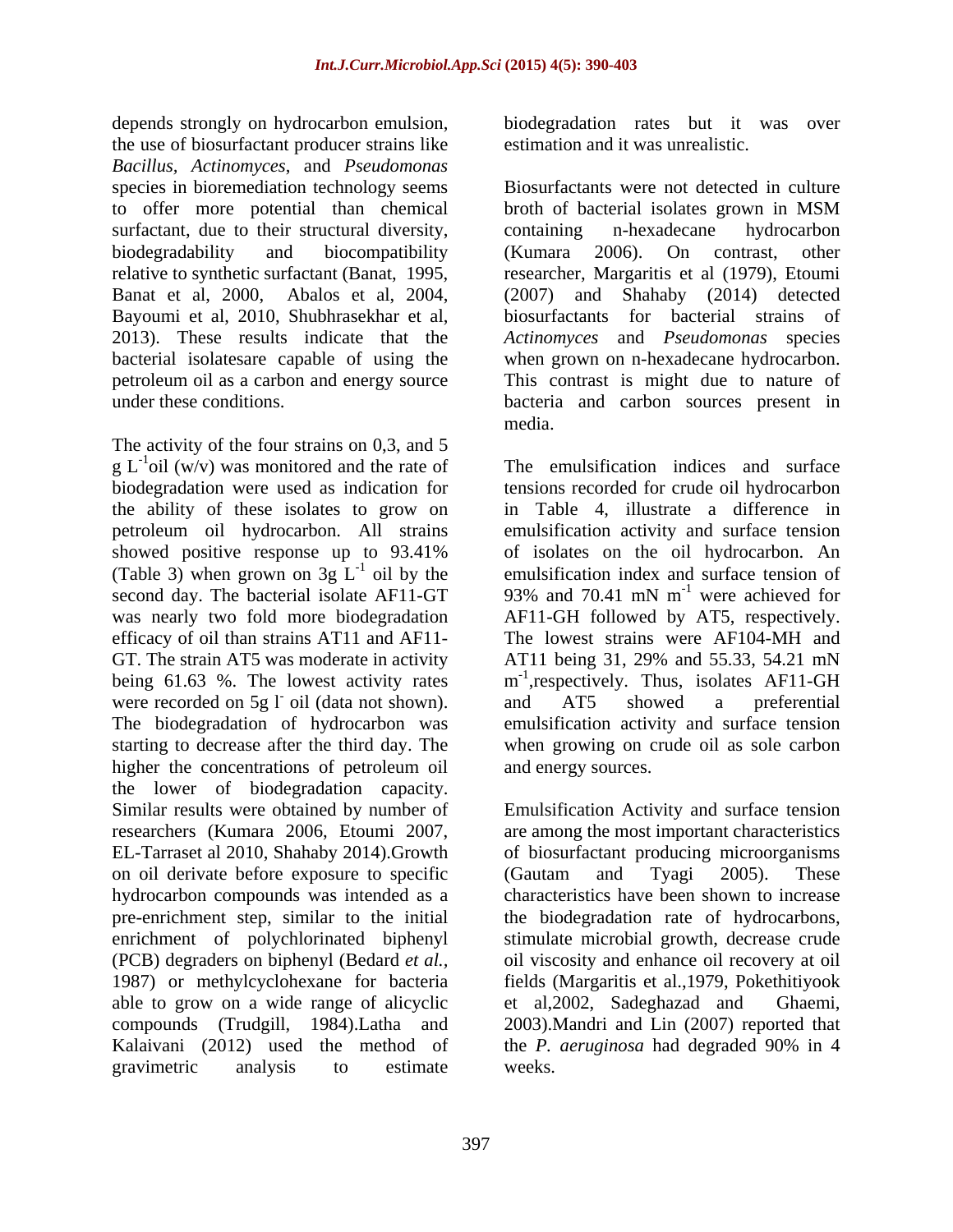method and emulsification activities (Table 4). Cleary, strainAF11-GH showed better

The isolates produced biosurfactants with performance compared to the other three varying concentration as culture strains. These results are comparable with supernatants exhibited variable degree of those reported by Etoumi (2007) and colors (Table 3) when tested with BAP Margaritis et al (1979) when using *Pseudomonas* species.

### **Table.1** Morphology, physiology, and growth of strains on LB media

| <b>Strain</b>     | Actinomyces      | <b>Bacillus</b> | Pseudomonas | Pseudomonas |
|-------------------|------------------|-----------------|-------------|-------------|
|                   | odontolyticus    | thuringiensis   | aeruginosa  | stutzeri    |
|                   | AF104-MH         | AT5             | AF11-GT     | AT11        |
| Colony color      | White            | Creamy          | Greenish    | Yellowish   |
| Morphology        | Long thin hyphae | Long bacilli    | Short rods  | Short rods  |
| Gram Stain        |                  |                 |             |             |
| Motility          |                  |                 |             |             |
| Oxidase reaction  |                  |                 |             |             |
| Catalase reaction |                  |                 |             |             |

### **Table.2** Growth rates and Biomass yield of strains grown in Bushnell-Hass medium amended with oil as a sole carbon and energy source

| <b>Strains</b>         | Growth rate                                   | Biomass yield                                                | Number of                                                                              |
|------------------------|-----------------------------------------------|--------------------------------------------------------------|----------------------------------------------------------------------------------------|
|                        | $(\mu)(h^{-1})$                               | $(g$ cells $Loil^{-1}$ )                                     | bacteria                                                                               |
|                        |                                               |                                                              | (CFU)                                                                                  |
| $AF-104-MH$            | 0.081                                         |                                                              |                                                                                        |
|                        |                                               |                                                              |                                                                                        |
|                        | $\begin{array}{c} 0.062 \\ 0.879 \end{array}$ |                                                              |                                                                                        |
| AT5<br>AF11-GT<br>AT11 | 0.051                                         | $\begin{array}{r} 1.96 \\ 0.821 \\ 2.11 \\ 0.71 \end{array}$ | $\frac{1.7 \times 10^4}{3.2 \times 10^5}$<br>$\frac{2.1 \times 10^6}{2.7 \times 10^5}$ |

**Table.3** Biodegradation rateand biosurfecant production of strains grown in Bushnell-Hass medium amended with crude oil hydrocarbon as sole carbon and energy source

| Strains                                                                                                                            | Biodegradation rate                     | Biosurfecant |
|------------------------------------------------------------------------------------------------------------------------------------|-----------------------------------------|--------------|
|                                                                                                                                    | $(\%)$                                  | production   |
|                                                                                                                                    |                                         |              |
| $\begin{array}{ l } \hline \text{AF-104-MH} \\\hline \text{AT5} \\\hline \text{AF11-GT} \\\hline \text{AT11} \\\hline \end{array}$ | $53.6$<br>$61.63$<br>$93.41$<br>$52.32$ | $++$         |
|                                                                                                                                    |                                         | $+++$        |
|                                                                                                                                    |                                         |              |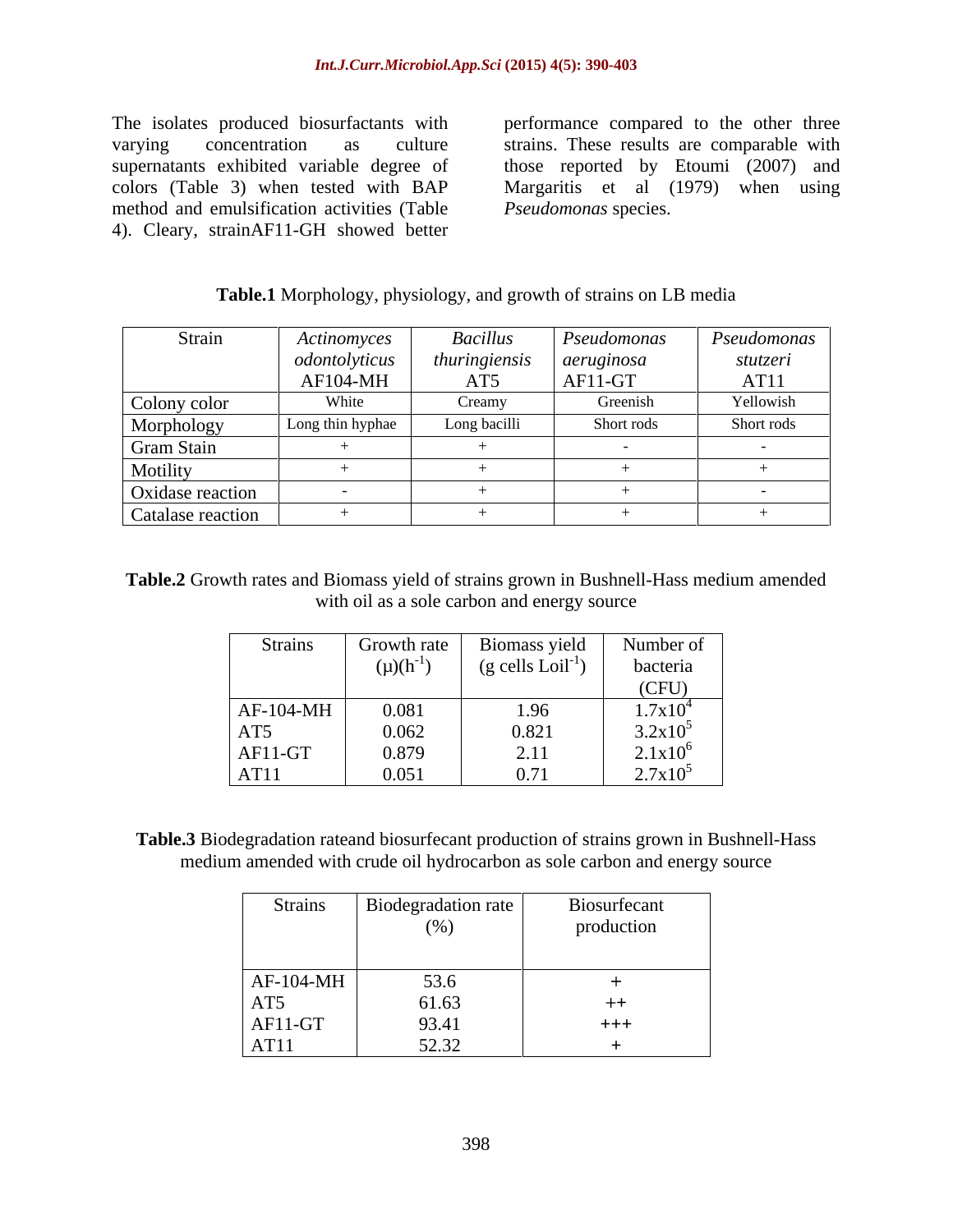**Table.4** Emulsification stability index (E24) andsurface tension(mN/m) of cell free supernatant of the strains grown in Bushnell-Hass medium amended with crude oil hydrocarbon as sole carbon and energy source

| Strain    | Emulsification                 | $\sim$<br><b>Surface Tension</b> |
|-----------|--------------------------------|----------------------------------|
|           | $\sqrt{1}$<br>Index $(E_{24})$ | (mN/m)                           |
| AF-104-MH | $\overline{ }$                 | 54.21                            |
| AT5       | $\sim$<br>$\sim$ $\cdot$       | 69.63                            |
| $AF11-GT$ | 93                             | 70.41                            |
| AT11      |                                | 55.33                            |

In conclusion microorganisms with high oil- concentration of oil contaminated, prevalent degrading performance are essential for climatic conditions, type of environment that bioremediation of contaminated siteswith has been contaminated and nutrient content crude oil.It indicates the degradation, may be due to production of emulsifiers, surfactants etc. Bioremediation of soil Biosurfactants are produced by many contaminated with crude oil has been bacterial strains that can degrade or considered as a cost-effective technology (Gentilia et al., 2006). products. They are non-toxic, non-

Hydrocarbonthat is resistant to both environmentally friendly compounds (Banat oxidation and assimilation when present alone in the medium, may be oxidized if attacked by organisms that are Finally, this study provides anexcellent simultaneously oxidizing other bacterial strain with a promising role in hydrocarbons. This process, called possible uses in microbial enhanced oil cooxidation, was noted by Leadbetter & recovery and oil pollution remediation. Foster (1958) when investigating the Strain AF11-GT might be a good potent oxidation of ethane, propane, and butane by *Pseudomonas mechanica* while growing on whey for cell growth and production of methane, the only hydrocarbon supporting surfactant may employ. The surfactant growth. Growth of*R*. *erythropolis* on production process needs to be optimized at complex mineral oil was required to incite both laboratory and field level in order to the decomposition of the tested produce high amount of surfactants. hydrocarbons. Finally, biodegradation means complete mineralization of a compound to inorganic form.

Biodegradation has been widely received by the public. However a number of factors *situ* biodegradation can be applied. These of a rhamnolipid produced by includes, microorganism and capacity to *Pseudomonas aeruginosa* AT10.

as well as pH of the contaminated site.

transform the components of petroleum products. They are non-toxic, non hazardous, biodegradable and et al 2000).

strain and cheap carbon substrate e.g. milk surfactant may employ. The

# **References**

must be taken into consideration before *in*  by a microbial consortium in presence produce biosurfecant, type and Biodegradation 15:249-260. Abalos A, M. Vinas, J. Sabaté, M.A Manresa, A.M Solanas, 2004. Enhanced biodegradation of Casablanca crude oil of a rhamnolipid produced by *Pseudomonas aeruginosa* AT10. Biodegradation 15:249-260.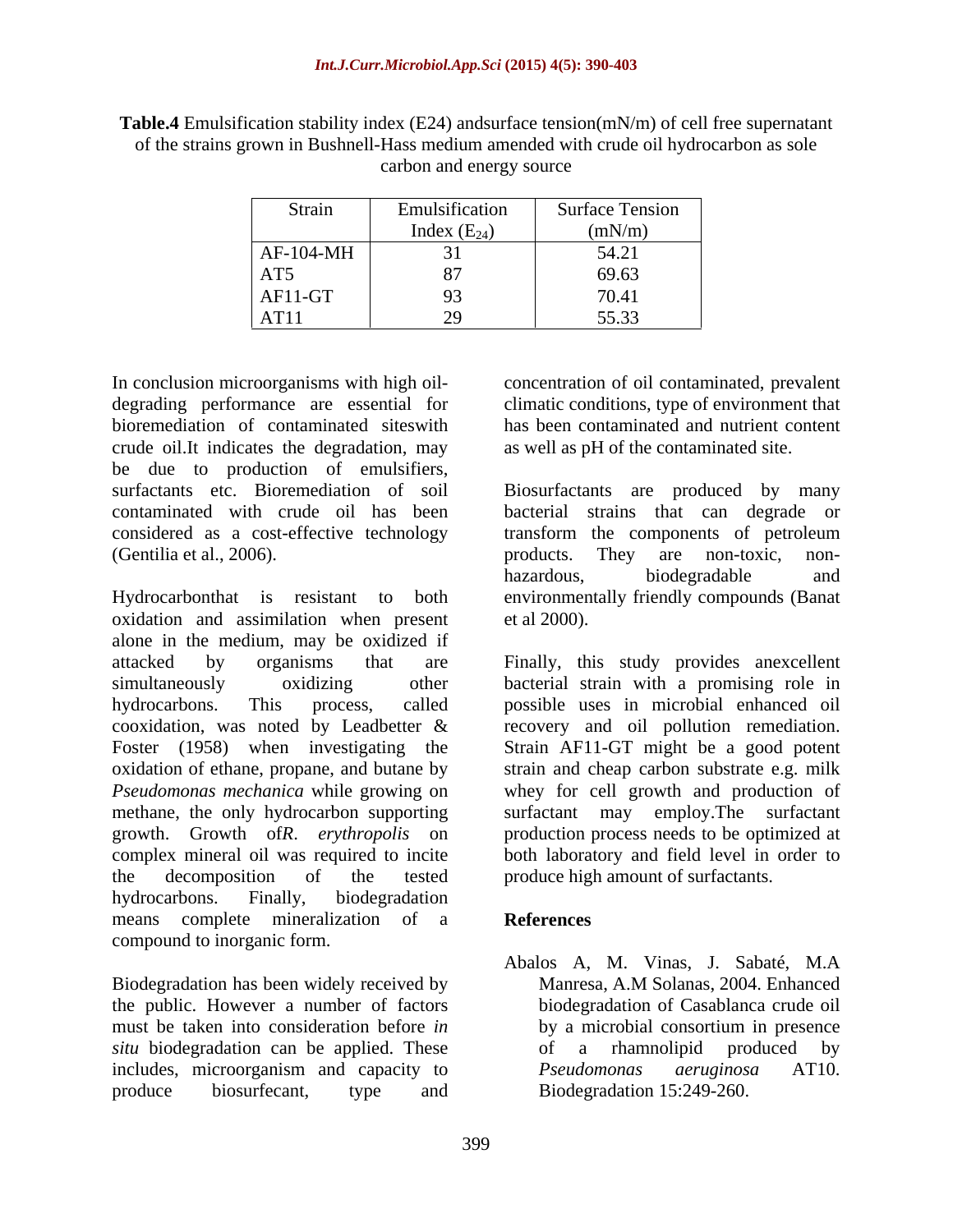- Abdel-Megeed A., I.I Abou Elseoud, A.A Mostafa, A.N Al-Rahmah, S.AEifan ability to degrade polychlorinated 2012. Biodegradation of mineral oil by biphenyls. Appl. Environ. Microbiol. bacterial strains isolated from 51:761-768
- Alexander, M., 1999. Biodegradation and
- 
- Alvarez M., J. M. Marques, E. Korenblum, Tropical Soil Microcosms by Natural Bioenrichment. Appl. Environ. Soil
- Amaral P.F.F, M.A.Z Coelho, I.M.J dioxygenase. Advanc. Microbiol.
- 
- APi, 2009. BioMerieuxsa 69280 Marcy
- 
- Banat, I. M. 1995. Biosurfactants production and possible uses in microbial enhanced
- Bedard, D. L, R. Unterman, L. H Bopp, M. J

characterizing microorganisms for the 51:761-768

- contaminated soils. Afr J of Microbiol Bedard, D.L., R.E. Wagner, M.J. Brennan, Research, 6(42): 6994-7002. M.L. Harbel, J.F. Brown, Jr 1987. Bioremediation. 2nd Edn., Academic Press, San, Diego by polychlorinated biphenyl's by Aluyor E. O, M. Ori-jesu 2009. *Alcaligenes eutrophus* H850. *Appl.*  Biodegradation of mineral oils - A Environ. Microbiol., 53:1094-1102 Extensive degradation of arochlors and environmentally transformed polychlorinated biphenyl's by *Environ. Microbiol.,* 53:1094-1102
	- review. African Journal of Bodour A.A, R. Miller-Maier 1998. Biotechnology 8 (6), 915-920. Application of a modified drop collapse L. Seldin, 2011. Comparative and screening of biosurfactant Bioremediation of Crude Oil-Amended producing microorganisms. J. Microb. technique for surfactant quantitation and screening of biosurfactant Methods 32:273-280.
	- Attenuation, Bioaugmentation, or Butier, C.S, J.R Mason. 1997. Structure Science, 2011:1-10. aromatic ring hydroxylating Marrucho, J.A.P Coutinho 2010b. function analysis of the bacteria aromatic ring hydroxylating dioxygenase. Advanc. Microbiol. Physiol. 38: 47-84.
	- Biosurfactants From Yeasts: Campos-Takaki G.M, L.A Sarubbo , C.D Characteristics, Production and Albuquerque 2010. Environmentally Application, in: Biosurfactants, ed. Sen friendly biosurfactants produced by R, pp:236-247. West Bengal, India yeasts. Adv Exp Med Biol. 672:250-60.
- Amaral PF, MA Coelho , IM Marrucho , JA Coutinho (2010a). Biosurfactants from Chikere. 2009. Bacterial diversity in a yeasts: characteristics, production and tropical crude oil-polluted soil application. Adv Exp Med undergoing bioremediation. A. J. Biol.672:236-49. Biotech. Vol. 8 (11), pp. 2535-2540. Chikere C.B, G.C Okpokwasili, B.O Chikere. 2009. Bacterial diversity in a tropical crude oil-polluted soil undergoing bioremediation. A. J.
	- I'Etoile, France. http://www. and the Environment. 4th Edn., Peter biomerieux. com. Collin Publishing, Collin, P.H, 2001. Dictionary of Ecology
- Banat I.M, R.S Makkar, S.S Cameotra 2000. El Tarras, A. E, A. F Shahaby, N.S Awad, Potential commercial applications of 2012. *In Vitro* screening for natural microbial surfactants. Appl. Microbiol.  $\qquad \qquad$  oil degrading bacteria and evaluation of Biotechnol. 53: 495–508. Their biodegradation potential for hydrocarbon. African J. Microbiology Research Vol. 6(49), pp. 7534-7544
	- oil recovery and oil pollution Etoumi A. 2007. Microbial treatment of remediation: a review. Biores Tech. 51: waxy crude oils for mitigation of wax 1 12. precipitation. J. Petrol. Scien. Engin.55 (1-2): 111-121.
	- Brennan, M. L Haberl, C. Johnson. Gary J.H, G.E Handwerk 2001. Petroleum 1986. Rapid assay for screening and Refining Technology and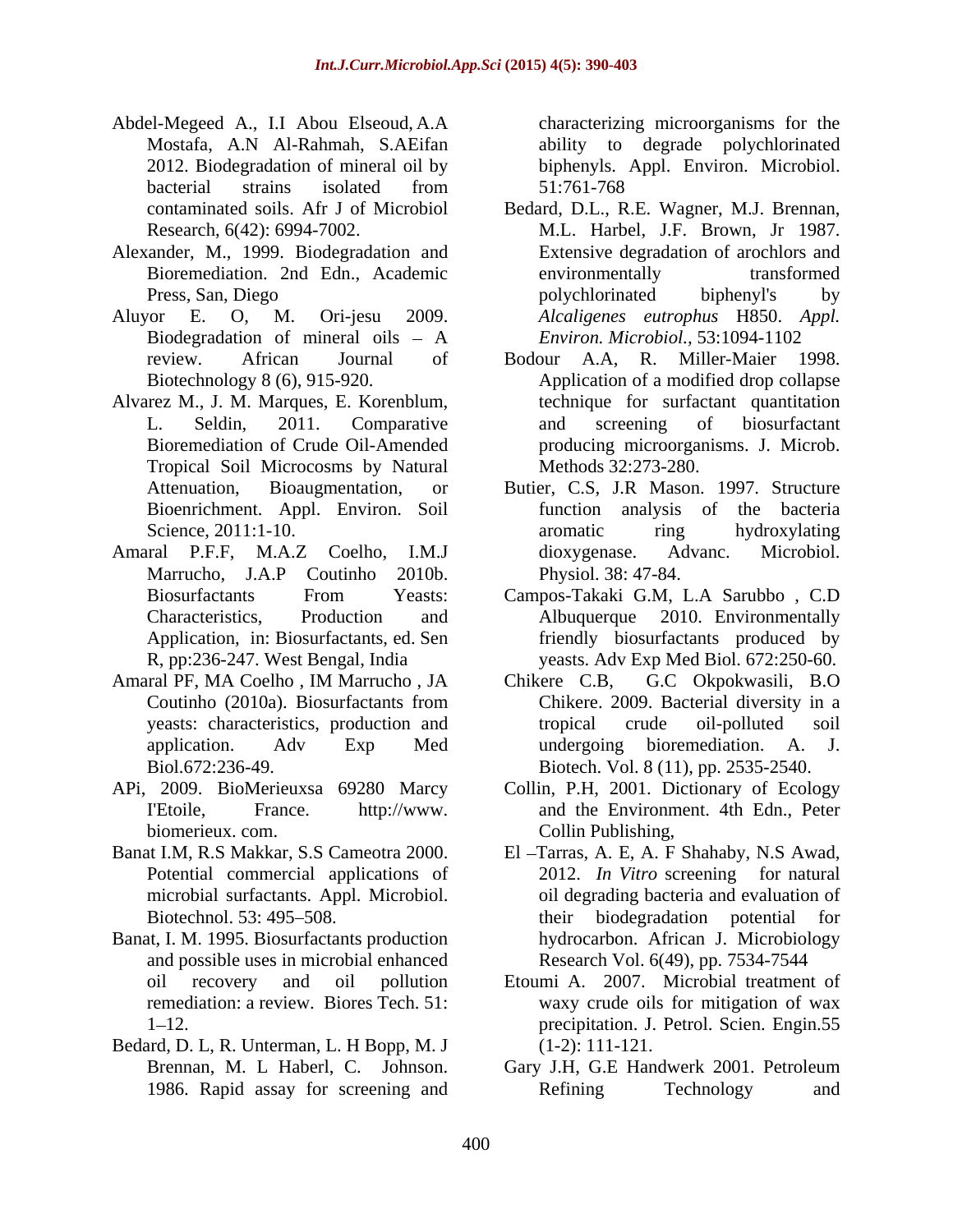- Holt, J.G., N. R. Krieg, P. H. A Senath, J .T Williams and Wilkins. Sci. Eng. 22: 161–169.
- and bioaugmentation. International
- Environments. Appl Environ Microbiol.
- Ko S.H., J.M. Lebeault 1999. Effect of a
- Koch, A.L. 1984. Growth measurement, In: P. Gerhardt, R.G.E Murray, R.N Degrading Indigenous<br>Costllow, E.W Nester, W.A Wood in KwaZulu-Natal. (eds.), Manual of Methods for General Bacteriology. p 179-208. American 6(1): 23-27.
- degrade Arabian light crude oil. J.
- Konishi, M.A, 2010. Application of Deep A.B Poltaraus, T.P Tourova, A.M
- 
- Economics. 4th Edition Marcel Dekker Lazar, I., A. Voicu, C. Nicolescu, D. Inc. New York USA Mucenica, S. Dobrota, I.G Petrisor, M. Staley, ST Williams, (eds.). 1994. use of naturally occurring Bergey's Manual of Determinative selectively isolated bacteria for Bacteriology, 9<sup>th</sup> edition. Baltimore: inhibiting paraffin deposition. J. Petrol. Bacteriology, 9<sup>th</sup> edition. Baltimore: inhibiting paraffin deposition. J. Petrol. Mucenica, S. Dobrota, I.G Petrisor, M. Stefanscu, L. Sandulescu, 1999. The use of naturally occurring selectively isolated bacteria for Sci. Eng. 22: 161–169.
- Kauppi S., A. Sinkkonen, M. Romantschuk Lee, J.K., D. Park, B.U. Kim, J.I. Dong, S. 2011. Enhancing bioremediation of Lee, 1998. Remediation of petroleum diesel-fuel-contaminated soil in a boreal contaminated soil by fluidized thermal climate: comparison of biostimulation desorption. Waste Manage., 18: 503- Lee, 1998. Remediation of petroleum 507.
- Biodeterioration & Biodegradation, 65: Liu H.J., C.Y. Yang, Y. Tian, G.H. Lin, T.L. 359 368 KleinsteuberS, V. Riis, I. Fetzer, H. Harms, dynamics analysis by DGGE to design<br>S. Müller 2006. Population Dynamics the bacterial consortium isolated from within a Microbial Consortium during mangrove sediments for biodegradation Growth on Diesel Fuel in Saline of PAHs. International Biodeterioration Zheng, 2011. Using population dynamics analysis by DGGE to design the bacterial consortium isolated from mangrove sediments for biodegradation  $& Biodegradation, 65: 269-275$ 
	- 72(5): 3531-3542. Malina G., I. Zawierucha, 2007. Potential of mixed culture on co-oxidation during enhancing intrinsic biodegradation in the degradation of saturated oil hydrocarbon- contaminated soil. hydrocarbon mixture. Journal of Bioremediation Journal, 11:141–147. bioaugmentation and biostimulation for
	- Applied Microbiology, 87: 72–79 Mandri T., J. Lin, 2007. Isolation and Costllow, E.W Nester, W.A Wood Characterization of Engine Oil Degrading Indigenous Microorganisms in KwaZulu-Natal, South Africa, African Journal of Biotechnology. 6(1): 23-27.
- Soci. Microbiol. Washington, DC, Martnez-Checa, F., F.L Toledo, R. Vilchez, USA. E. Quesada, C. Calvo, 2002. Yield Komukai-Nakamura SK, T.H Yamauchi, Y. production, chemical composition, and Inomata, K. Venkateswaran, T.H functional properties of emulsiWer H-Yamamoto, S. Harayama, 1996. Construction of bacterial consortia that production, chemical composition, and functional properties of emulsiWer H- 28 in media containing various hydrocarbons. Appl. Microbiol. Biotechnol. 58, 358–363.
- Ferment. Bioeng. 82:570-574. Nazina, T.N, D.S Sokolova, A.A Grigoryan, Sea Yeast-Production of Biosurfactants. Lysenko, G.A Osipov, S.S Belyaev, The Review of High Pressure Science 2005. *Geobacillus jurassicus* sp. nov., a and Technology, 20(4): 347-353. how thermophilic bacterium isolated Latha R. , R Kalaivani **,** 2012. Bacterial Degradation of Crude Oil by reservoir, and the validation of the Gravimetric nalysis. Adv. Appl. Sci. 6eobacillus species. Syst. Appl. Res., 3(5):2789-2795 Microbiol. 28: 43–53. A.B Poltaraus, T.P Tourova, A.M new thermophilic bacterium isolated from a high-temperature petroleum *Geobacillus* species. Syst. Appl. Microbiol. 28: 43–53.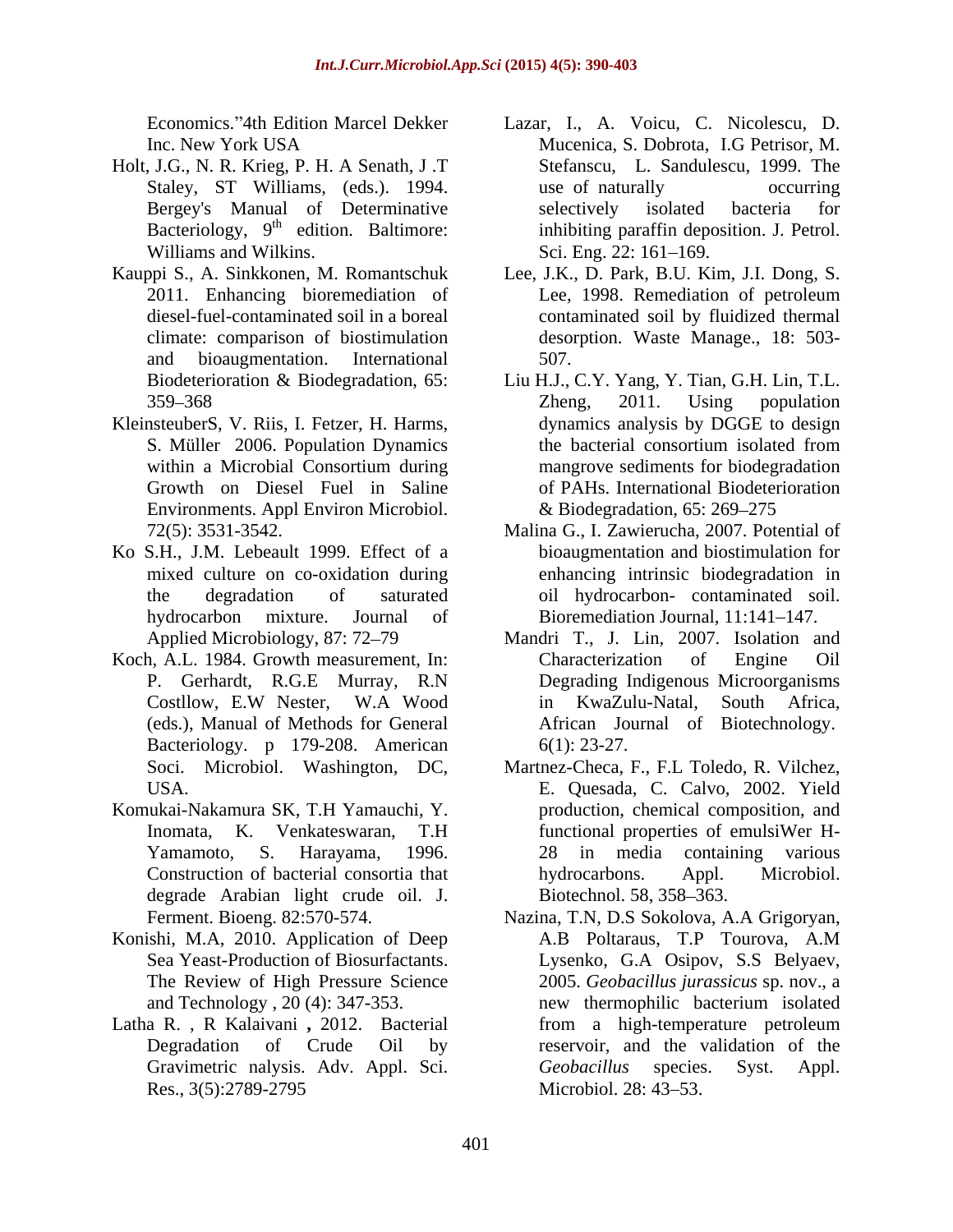- Nilsson, W.B, R.N Paranjype, A. DePaola, Shahaby A F, A E El-Tarras,
- Rambeloarisoa, E., J.F. Rontani, G. Giusti,
- Rantakokko-Jalava K, S Nikkari, J Jalava, E
- Ren N, D Xing, BE Rittman, L Zhao, T Xie, X Zhao, 2007. Microbial community
- Saadoun I., 1997.Degradation of complex mineral oil and other hydrocarbons by 268.
- Weyant, T Popovic. 2002. Sequencing of 16S- rRNA gene: a rapid tool for
- precipitation in crude oil by
- Sarubbo LA, JM Luna, GM Campos-Takaki, of the bioemulsifier obtained from a
- Saxena, MM, 1990. Environmental analysis:
- M.S Strom. 2003. Sequence 2011. Population Dynamics, Isolation polymorphism of the 16S rRNA gene of *Vibrio vulnificus* is a possible indicator Engine Oil Degrading Indigenous of strain virulence. J. Clin. Microbiol. Bacteria in Contaminated Sites in Taif, 41:442-446. KSA". Intern. J. petrol. Sci. and Shahaby A F, A E El-Tarras, and Characterization of Potential Technol. 5 (1): 47-62.
- Z. Duvnjak , J.C. Bertand, 1984. Shahaby A.F, N. A. Awad, A.E El-Tarras, Degradation of crude oil by a mixed 2013. Isolation and Molecular population of bacteria isolated from sea-surface foams. Mar. Biol., 83: 69- Strains Possessing High Efficiency to 81. Degrade Mineral Oil. Life Science J, 2013. Isolation and Molecular Characterization of Novel Bacterial 10(3): 2563-2572
- Eerola, M Skurnik, O. Meurman, O. Shubhrasekhar C., M. Supriya, L.Karthik, K. Ruuskanen , A Alanen, E Kotilainen, P Toivanen, P Kotilainen. 2000. Direct amplification of rRNA genes in Aplication of Biosurfactant produced diagnosis of bacterial infections. J. Clin. by Marine Actinobacteria isolated from Microbiol.38**:** 32-39. Gaurav and K. V. Bhaskara Rao 2013. Isolation,, Characterization and by Marine Actinobacteria isolated from Saltpan Soil from costal area of Andhra Pradesh, India*.* Res. J. Biotech Vol.
- structure of ethanol type fermentation in Siegmund I, F. Wagner 1991. New method bio-hydrogen production. Environ. **Fixed is the example of the excreted** by bio-hydrogen Microbiol. 9: 1112 1115 *Pseudomonas* spp. during growth on 8(1): 18- Siegmund I, F. Wagner 1991. New method mineral agar. Biotechnol. Tech. 5:265- 268.
- *rhodococcus erythropolis.* Sorkhoh, N. A.; Al-Hasan, R.H.; Khanafer, Actinomycetes 8 (3): 53-57 M. and Radwan, S.S. 1995. Sacchi CT, AM Whitney, LW Mayer, R Morey, A Steigerwalt, A Boras, RS associated with cyanobacteria in oil – M. and Radwan, S.S. 1995. Establishment of oil-degrading bacteria polluted soil. J. App. Bacteriol. 78, 194- 199.
- identification of *Bacillus anthracis.* Trudgill, P.W. 1984. Microbial degradation Emerg. Infect. Dis. 8:1117-1123. of the alicyclic ring. In D.T. Gibson Sadeghazad, A. , N.Ghaemi, 2003. (ed.), Microbial degradation of organic Microbial prevention of wax compounds. Marcel, Dekker, Inc., New compounds*.* Marcel, Dekker, Inc., New York
	- biodegradation mechanism. Soc. Pet. van Hamme J.D., A. Singh, O.P. Ward, Eng. SPE 80529, 1–11. 2003. Recent advances in petroleum 2006. Production and stability studies Molecular Biology Reviews, 64: 503 2003. Recent advances in petroleum microbiology. Microbiology and 549
	- new strain of Candida glabrata Ward D. M., T. D. Brock, 1978. Water, soil and air. 2nd ed. Bikaner, Hypersaline Environments. Appl. India : Agro Botanical Pub. P, 186. Environ. Microbiol., 35 (2): 353-359Ward D. M., T. D. Brock, 1978. Hydrocarbon Biodegradation in Hypersaline Environments. Appl.